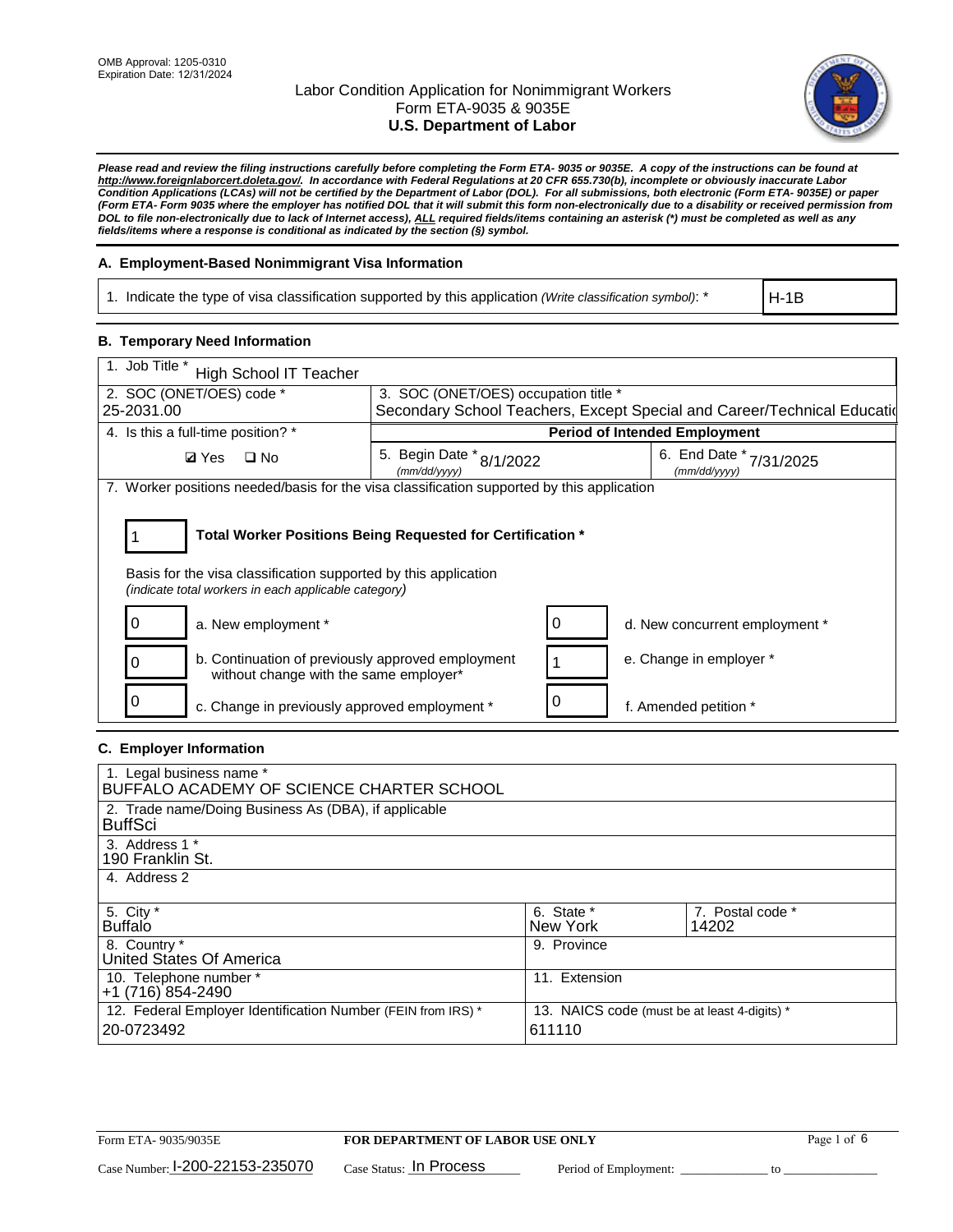

## **D. Employer Point of Contact Information**

**Important Note**: The information contained in this Section must be that of an employee of the employer who is authorized to act on behalf of the employer in labor certification matters. The information in this Section must be different from the agent or attorney information listed in Section E, unless the attorney is an employee of the employer.

| 1. Contact's last (family) name *                     | 2. First (given) name * |                        | 3. Middle name(s)         |
|-------------------------------------------------------|-------------------------|------------------------|---------------------------|
| Polat                                                 | Joseph                  |                        | В.                        |
| 4. Contact's job title *<br><b>Executive Director</b> |                         |                        |                           |
| 5. Address 1 *<br>335 Doat Street                     |                         |                        |                           |
| 6. Address 2                                          |                         |                        |                           |
| 7. City $*$<br><b>Buffalo</b>                         |                         | 8. State *<br>New York | 9. Postal code *<br>14211 |
| 10. Country *<br>United States Of America             |                         | 11. Province           |                           |
| 12. Telephone number *                                | 13. Extension           | 14. E-Mail address     |                           |
| +1 (716) 854-2490                                     | 1111                    | polat@buffsci.org      |                           |

## **E. Attorney or Agent Information (If applicable)**

**Important Note**: The employer authorizes the attorney or agent identified in this section to act on its behalf in connection with the filing of this application.

| 1. Is the employer represented by an attorney or agent in the filing of this application? *<br>If "Yes," complete the remainder of Section E below. |  |                                     |                     |            |                              | <b>Ø</b> Yes | $\Box$ No |
|-----------------------------------------------------------------------------------------------------------------------------------------------------|--|-------------------------------------|---------------------|------------|------------------------------|--------------|-----------|
| 3. First (given) name §<br>2. Attorney or Agent's last (family) name §                                                                              |  |                                     | 4. Middle name(s)   |            |                              |              |           |
| Grael Jr.                                                                                                                                           |  | Marcos                              |                     |            | Aurelio                      |              |           |
| 5. Address 1 §<br>One Commerce Plaza                                                                                                                |  |                                     |                     |            |                              |              |           |
| 6. Address 2<br><b>Suite 1900</b>                                                                                                                   |  |                                     |                     |            |                              |              |           |
| 7. City §<br>8. State §<br>9. Postal code §<br>New York<br>12260<br>Albany                                                                          |  |                                     |                     |            |                              |              |           |
| 10. Country §<br>United States Of America                                                                                                           |  |                                     | 11. Province        |            |                              |              |           |
| 12. Telephone number §                                                                                                                              |  | 13. Extension<br>14. E-Mail address |                     |            |                              |              |           |
| +1 (518) 487-7600                                                                                                                                   |  |                                     | immigration@woh.com |            |                              |              |           |
| 15. Law firm/Business name §                                                                                                                        |  |                                     |                     |            | 16. Law firm/Business FEIN § |              |           |
| Whiteman Osterman & Hanna LLP                                                                                                                       |  |                                     |                     | 14-1564599 |                              |              |           |
| 18. State of highest court where attorney is in good<br>17. State Bar number (only if attorney) §<br>standing (only if attorney) §                  |  |                                     |                     |            |                              |              |           |
| 5839766                                                                                                                                             |  |                                     | New York            |            |                              |              |           |
| 19. Name of the highest State court where attorney is in good standing (only if attorney) §                                                         |  |                                     |                     |            |                              |              |           |
| Third Department                                                                                                                                    |  |                                     |                     |            |                              |              |           |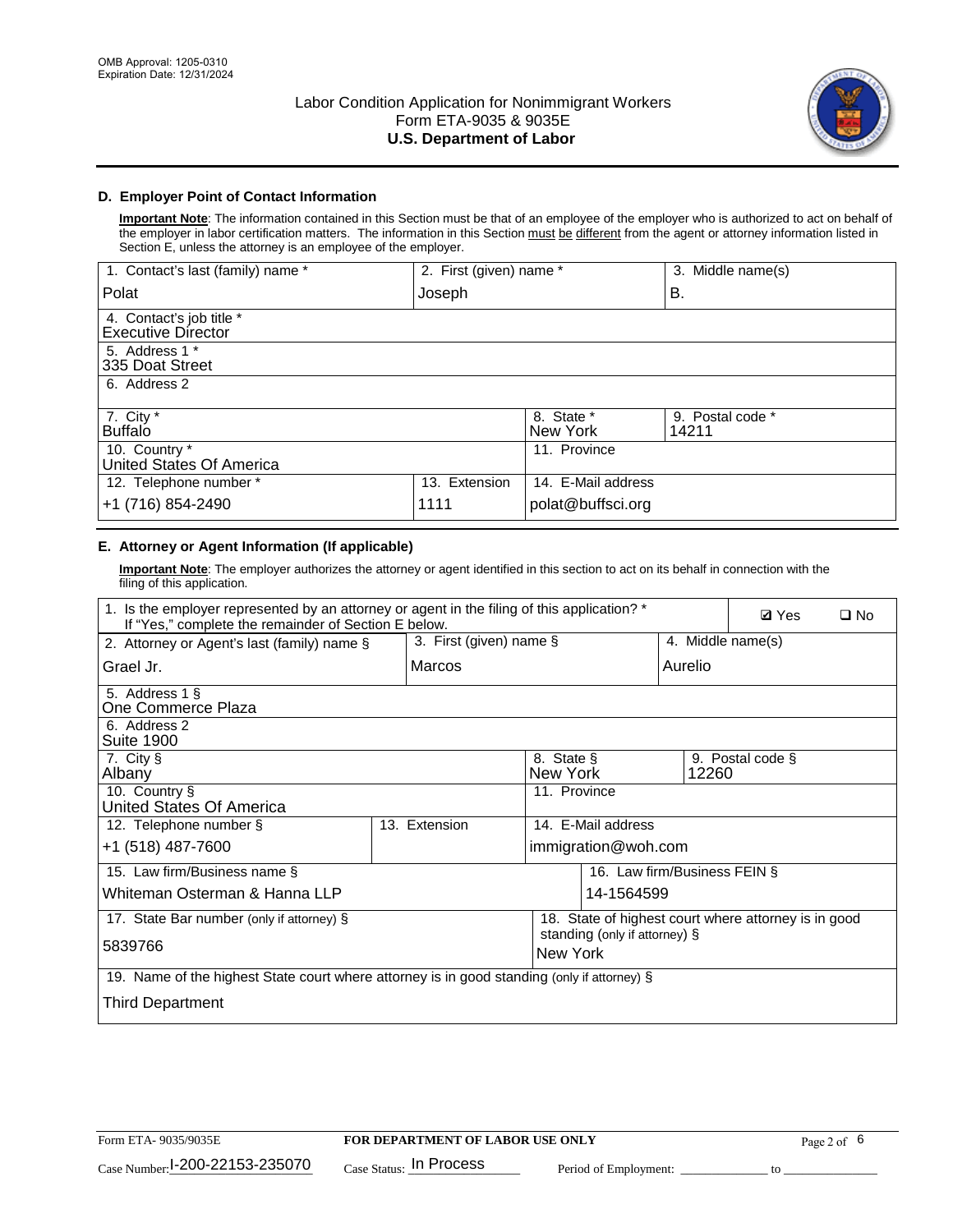

#### **F. Employment and Wage Information**

**Important Note**: The employer must define the intended place(s) of employment with as much geographic specificity as possible. Each intended place(s) of employment listed below must be the worksite or physical location where the work will actually be performed and cannot be a P.O. Box. The employer must identify all intended places of employment, including those of short duration, on the LCA. 20 CFR 655.730(c)(5). If the employer is submitting this form non-electronically and the work is expected to be performed in more than one location, an attachment must be submitted in order to complete this section. An employer has the option to use either a single Form ETA-9035/9035E or multiple forms to disclose all intended places of employment. If the employer has more than ten (10) intended places of employment at the time of filing this application, the employer must file as many additional LCAs as are necessary to list all intended places of employment. See the form instructions for further information about identifying all intended places of employment.

#### a.*Place of Employment Information* 1

| 1. Enter the estimated number of workers that will perform work at this place of employment under<br>the LCA.*                 |                                                                                                           |  |                                          |                      |            |             |  |
|--------------------------------------------------------------------------------------------------------------------------------|-----------------------------------------------------------------------------------------------------------|--|------------------------------------------|----------------------|------------|-------------|--|
| 2. Indicate whether the worker(s) subject to this LCA will be placed with a secondary entity at this<br>place of employment. * |                                                                                                           |  |                                          |                      | $\Box$ Yes | <b>Z</b> No |  |
| 3. If "Yes" to question 2, provide the legal business name of the secondary entity. §                                          |                                                                                                           |  |                                          |                      |            |             |  |
| 4. Address 1 *<br>190 Franklin St.                                                                                             |                                                                                                           |  |                                          |                      |            |             |  |
| 5. Address 2                                                                                                                   |                                                                                                           |  |                                          |                      |            |             |  |
| 6. City $*$<br><b>Buffalo</b>                                                                                                  |                                                                                                           |  | 7. County *<br>Erie                      |                      |            |             |  |
| 8. State/District/Territory *<br><b>New York</b>                                                                               |                                                                                                           |  | 9. Postal code *<br>14202                |                      |            |             |  |
| 10. Wage Rate Paid to Nonimmigrant Workers *                                                                                   |                                                                                                           |  | 10a. Per: (Choose only one)*             |                      |            |             |  |
| From $\text{\$}$ 52580 00 To: $\text{\$}$                                                                                      |                                                                                                           |  | □ Hour □ Week □ Bi-Weekly □ Month ☑ Year |                      |            |             |  |
| 11. Prevailing Wage Rate *                                                                                                     |                                                                                                           |  | 11a. Per: (Choose only one)*             |                      |            |             |  |
| 52580 00<br>$\mathbf S$                                                                                                        |                                                                                                           |  | □ Hour □ Week □ Bi-Weekly □ Month ☑ Year |                      |            |             |  |
| Questions 12-14. Identify the source used for the prevailing wage (PW) (check and fully complete only one): *                  |                                                                                                           |  |                                          |                      |            |             |  |
| 12.                                                                                                                            | a. PWD tracking number §<br>A Prevailing Wage Determination (PWD) issued by the Department of Labor       |  |                                          |                      |            |             |  |
| 13.<br>A PW obtained independently from the Occupational Employment Statistics (OES) Program<br>$\blacktriangledown$           |                                                                                                           |  |                                          |                      |            |             |  |
| a. Wage Level (check one): §                                                                                                   |                                                                                                           |  |                                          | b. Source Year §     |            |             |  |
| ला<br>□⊪<br>□Ⅲ                                                                                                                 | $\Box$ IV<br>$\Box$ N/A                                                                                   |  |                                          | 7/1/2021 - 6/30/2022 |            |             |  |
| 14.                                                                                                                            | A PW obtained using another legitimate source (other than OES) or an independent authoritative source     |  |                                          |                      |            |             |  |
| a. Source Type (check one): §<br>b. Source Year §<br>$\Box$ CBA<br>$\Box$ DBA<br>$\square$ SCA<br>$\Box$ Other/ PW Survey      |                                                                                                           |  |                                          |                      |            |             |  |
|                                                                                                                                | c. If responded "Other/ PW Survey" in question 14.a, enter the name of the survey producer or publisher § |  |                                          |                      |            |             |  |
|                                                                                                                                |                                                                                                           |  |                                          |                      |            |             |  |
| d. If responded "Other/ PW Survey" in question 14.a, enter the title or name of the PW survey §                                |                                                                                                           |  |                                          |                      |            |             |  |
|                                                                                                                                |                                                                                                           |  |                                          |                      |            |             |  |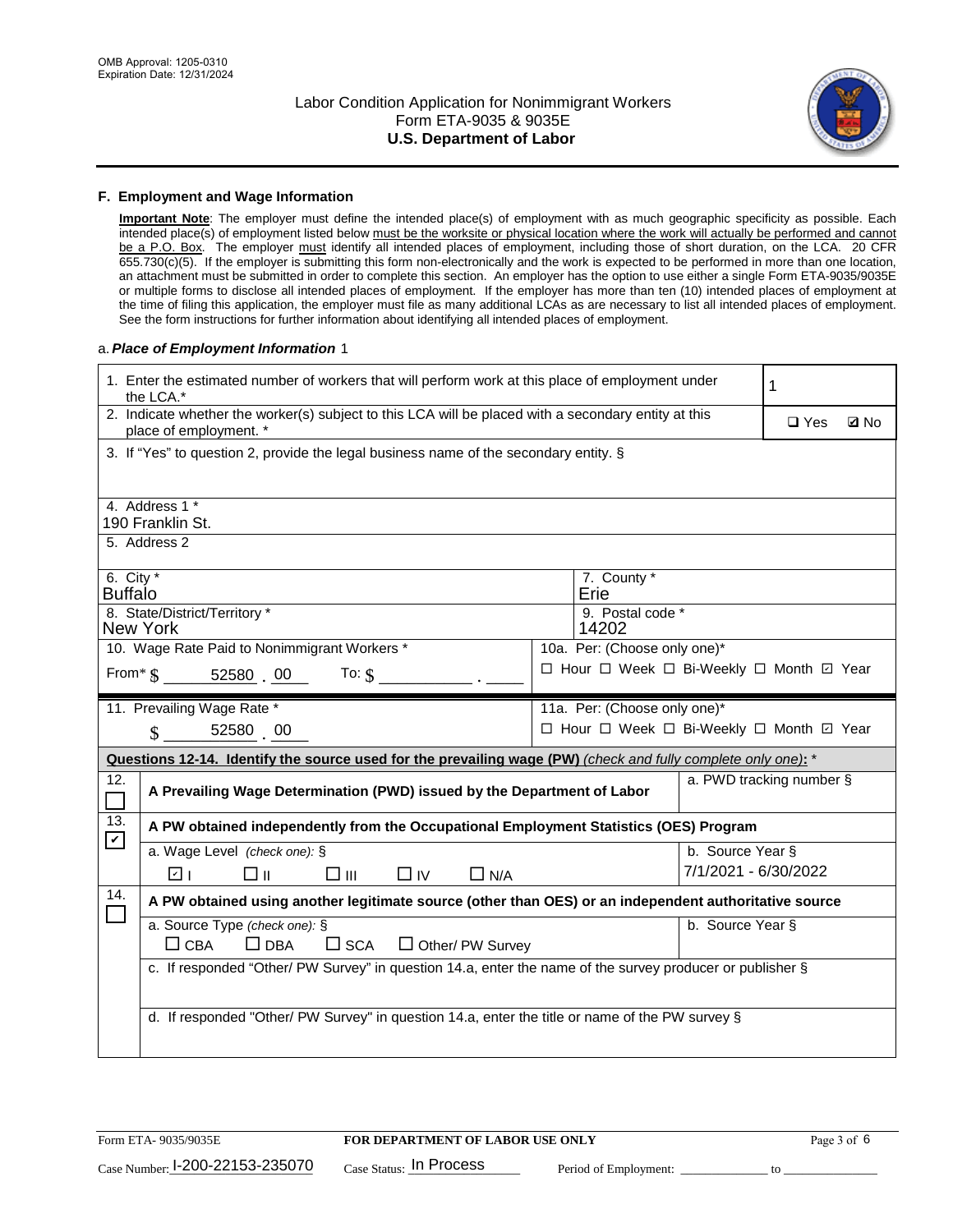

## **G. Employer Labor Condition Statements**

! *Important Note:* In order for your application to be processed, you MUST read Section G of the Form ETA-9035CP - General Instructions for the 9035 & 9035E under the heading "Employer Labor Condition Statements" and agree to all four (4) labor condition statements summarized below:

- (1) **Wages:** The employer shall pay nonimmigrant workers at least the prevailing wage or the employer's actual wage, whichever is higher, and pay for non-productive time. The employer shall offer nonimmigrant workers benefits and eligibility for benefits provided as compensation for services on the same basis as the employer offers to U.S. workers. The employer shall not make deductions to recoup a business expense(s) of the employer including attorney fees and other costs connected to the performance of H-1B, H-1B1, or E-3 program functions which are required to be performed by the employer. This includes expenses related to the preparation and filing of this LCA and related visa petition information. 20 CFR 655.731;
- (2) **Working Conditions:** The employer shall provide working conditions for nonimmigrants which will not adversely affect the working conditions of workers similarly employed. The employer's obligation regarding working conditions shall extend for the duration of the validity period of the certified LCA or the period during which the worker(s) working pursuant to this LCA is employed by the employer, whichever is longer. 20 CFR 655.732;
- (3) **Strike, Lockout, or Work Stoppage:** At the time of filing this LCA, the employer is not involved in a strike, lockout, or work stoppage in the course of a labor dispute in the occupational classification in the area(s) of intended employment. The employer will notify the Department of Labor within 3 days of the occurrence of a strike or lockout in the occupation, and in that event the LCA will not be used to support a petition filing with the U.S. Citizenship and Immigration Services (USCIS) until the DOL Employment and Training Administration (ETA) determines that the strike or lockout has ended. 20 CFR 655.733; and
- (4) **Notice:** Notice of the LCA filing was provided no more than 30 days before the filing of this LCA or will be provided on the day this LCA is filed to the bargaining representative in the occupation and area of intended employment, or if there is no bargaining representative, to workers in the occupation at the place(s) of employment either by electronic or physical posting. This notice was or will be posted for a total period of 10 days, except that if employees are provided individual direct notice by e-mail, notification need only be given once. A copy of the notice documentation will be maintained in the employer's public access file. A copy of this LCA will be provided to each nonimmigrant worker employed pursuant to the LCA. The employer shall, no later than the date the worker(s) report to work at the place(s) of employment, provide a signed copy of the certified LCA to the worker(s) working pursuant to this LCA. 20 CFR 655.734.

1. **I have read and agree to** Labor Condition Statements 1, 2, 3, and 4 above and as fully explained in Section G of the Form ETA-9035CP – General Instructions for the 9035 & 9035E and the Department's regulations at 20 CFR 655 Subpart H. \*

**Ø**Yes ロNo

### **H. Additional Employer Labor Condition Statements –H-1B Employers ONLY**

!**Important Note***:* In order for your H-1B application to be processed, you MUST read Section H – Subsection 1 of the Form ETA 9035CP – General Instructions for the 9035 & 9035E under the heading "Additional Employer Labor Condition Statements" and answer the questions below.

#### *a. Subsection 1*

| 1. At the time of filing this LCA, is the employer H-1B dependent? §                                                                                                                                                                                                 |  |  | ⊡ No |            |
|----------------------------------------------------------------------------------------------------------------------------------------------------------------------------------------------------------------------------------------------------------------------|--|--|------|------------|
| 2. At the time of filing this LCA, is the employer a willful violator? $\S$                                                                                                                                                                                          |  |  | ⊡ No |            |
| 3. If "Yes" is marked in questions H.1 and/or H.2, you must answer "Yes" or "No" regarding<br>whether the employer will use this application ONLY to support H-1B petitions or extensions of<br>status for exempt H-1B nonimmigrant workers? §                       |  |  | ∩ No |            |
| 4. If "Yes" is marked in question H.3, identify the statutory basis for the<br>$\Box$ \$60,000 or higher annual wage<br>exemption of the H-1B nonimmigrant workers associated with this<br>□ Master's Degree or higher in related specialty<br>$\Box$ Both<br>LCA. § |  |  |      |            |
| H-1B Dependent or Willful Violator Employers -Master's Degree or Higher Exemptions ONLY                                                                                                                                                                              |  |  |      |            |
| 5. Indicate whether a completed Appendix A is attached to this LCA covering any H-1B<br>nonimmigrant worker for whom the statutory exemption will be based <b>ONLY</b> on attainment of a<br>Master's Degree or higher in related specialty. §                       |  |  | ⊡ No | $\Box$ N/A |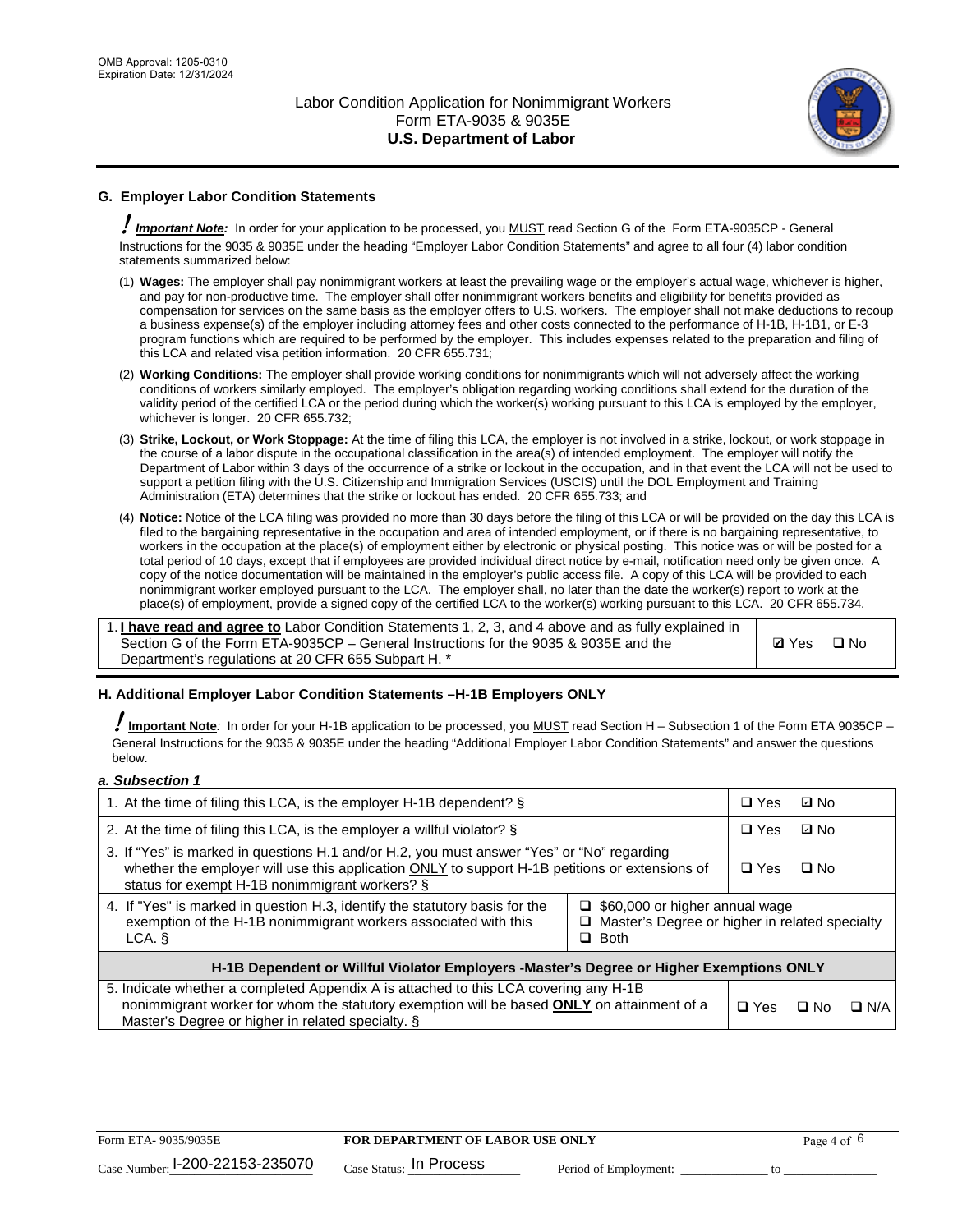

**If you marked "Yes" to questions H.a.1 (H-1B dependent) and/or H.a.2 (H-1B willful violator) and "No" to question H.a.3 (exempt H-1B nonimmigrant workers), you MUST read Section H – Subsection 2 of the Form ETA 9035CP – General Instructions for the 9035 & 9035E under the heading "Additional Employer Labor Condition Statements" and indicate your agreement to all three (3) additional statements summarized below.**

#### *b. Subsection 2*

- A. **Displacement:** An H-1B dependent or willful violator employer is prohibited from displacing a U.S. worker in its own workforce within the period beginning 90 days before and ending 90 days after the date of filing of the visa petition. 20 CFR 655.738(c);
- B. **Secondary Displacement:** An H-1B dependent or willful violator employer is prohibited from placing an H-1B nonimmigrant worker(s) with another/secondary employer where there are indicia of an employment relationship between the nonimmigrant worker(s) and that other/secondary employer (thus possibly affecting the jobs of U.S. workers employed by that other employer), unless and until the employer subject to this LCA makes the inquiries and/or receives the information set forth in 20 CFR 655.738(d)(5) concerning that other/secondary employer's displacement of similarly employed U.S. workers in its workforce within the period beginning 90 days before and ending 90 days after the date of such placement. 20 CFR 655.738(d). Even if the required inquiry of the secondary employer is made, the H-1B dependent or willful violator employer will be subject to a finding of a violation of the secondary displacement prohibition if the secondary employer, in fact, displaces any U.S. worker(s) during the applicable time period; and
- C. **Recruitment and Hiring:** Prior to filing this LCA or any petition or request for extension of status for nonimmigrant worker(s) supported by this LCA, the H-1B dependent or willful violator employer must take good faith steps to recruit U.S. workers for the job(s) using procedures that meet industry-wide standards and offer compensation that is at least as great as the required wage to be paid to the nonimmigrant worker(s) pursuant to 20 CFR 655.731(a). The employer must offer the job(s) to any U.S. worker who applies and is equally or better qualified for the job than the nonimmigrant worker. 20 CFR 655.739.

| 6. I have read and agree to Additional Employer Labor Condition Statements A, B, and C above and |       |           |
|--------------------------------------------------------------------------------------------------|-------|-----------|
| as fully explained in Section H – Subsections 1 and 2 of the Form ETA 9035CP – General           | □ Yes | $\Box$ No |
| Instructions for the 9035 & 9035 E and the Department's regulations at 20 CFR 655 Subpart H. §   |       |           |

### **I. Public Disclosure Information**

! **Important Note***:* You must select one or both of the options listed in this Section.

**sqrt** Employer's principal place of business □ Place of employment

### **J. Notice of Obligations**

A. Upon receipt of the certified LCA, the employer must take the following actions:

- o Print and sign a hard copy of the LCA if filing electronically (20 CFR 655.730(c)(3));<br>
Maintain the original signed and certified LCA in the employer's files (20 CFR 655.7
- Maintain the original signed and certified LCA in the employer's files (20 CFR 655.705(c)(2); 20 CFR 655.730(c)(3); and 20 CFR 655.760); and
- o Make a copy of the LCA, as well as necessary supporting documentation required by the Department of Labor regulations, available for public examination in a public access file at the employer's principal place of business in the U.S. or at the place of employment within one working day after the date on which the LCA is filed with the Department of Labor (20 CFR 655.705(c)(2) and 20 CFR 655.760).
- B. The employer must develop sufficient documentation to meet its burden of proof with respect to the validity of the statements made in its LCA and the accuracy of information provided, in the event that such statement or information is challenged (20 CFR 655.705(c)(5) and 20 CFR 655.700(d)(4)(iv)).
- C. The employer must make this LCA, supporting documentation, and other records available to officials of the Department of Labor upon request during any investigation under the Immigration and Nationality Act (20 CFR 655.760 and 20 CFR Subpart I).

*I declare under penalty of perjury that I have read and reviewed this application and that to the best of my knowledge, the*  information contained therein is true and accurate. I understand that to knowingly furnish materially false information in the *preparation of this form and any supplement thereto or to aid, abet, or counsel another to do so is a federal offense punishable by fines, imprisonment, or both (18 U.S.C. 2, 1001,1546,1621).*

| 1. Last (family) name of hiring or designated official *              | 2. First (given) name of hiring or designated official $*$ 3. Middle initial § |                  |   |
|-----------------------------------------------------------------------|--------------------------------------------------------------------------------|------------------|---|
| <b>Polat</b>                                                          | Joseph                                                                         |                  | B |
| 4. Hiring or designated official title *<br><b>Executive Director</b> |                                                                                |                  |   |
|                                                                       |                                                                                |                  |   |
| 5. Signature *                                                        |                                                                                | 6. Date signed * |   |
|                                                                       |                                                                                |                  |   |